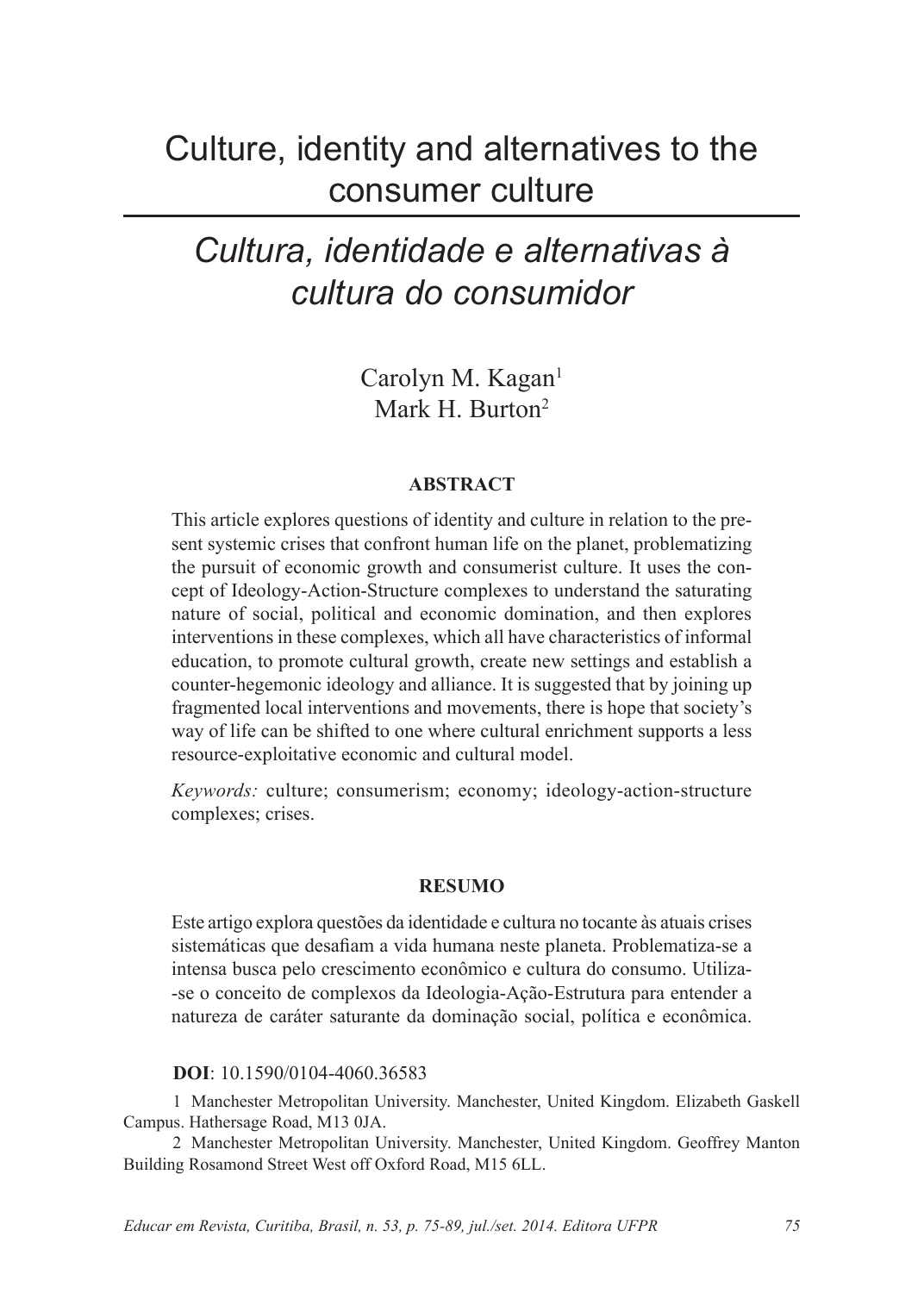Assim, exploram-se as intervenções nestes complexos, que assumem características da educação informal para promover o crescimento cultural, criando cenários novos que objetivam estabelecer uma ideologia e aliança contra-hegemônica. Sugere-se que, ao se conseguir unir intervenções e movimentos ainda fragmentados e localizados, pode existir a esperança que poderia transformar o modo de vida da sociedade para as pessoas em que o enriquecimento cultural apoiaria um modelo econômico e cultural que explorasse menos os recursos ambientais.

*Palavras-chave:* cultura; consumismo; economia; complexo de ideologia- -ação-estrutura; crise.

### **Introduction: 21st century malaise**

In this article we will explore some questions about culture and identity in relation to the present systemic crises that threaten not just the social and economic well-being of human beings throughout the world, but also threaten the very basis for human life on earth. In approaching these big questions we will focus on some of our own work, drawing lessons for cultural education and conscientization in relation to alternative social models.

We begin by painting a picture of what we term "21<sup>st</sup> Century malaise". A series of linked crises, or gathering storms, are afflicting societies across the world. They can be described in a variety of ways, and we suggest the following:

*An ecological crisis*, with climate change and other planetary boundaries being crossed (ANDERSON; BOWS, 2008; ROCKSTRÖM *et al.*, 2009), is likely to lead to the collapse of the support systems for human life. As people's habitats are squeezed we can expect to see more conflicts of the most basic kinds – competition for resources to sustain life (MARTINEZ-ALIER, 2009; MEADOWS, D. H.; RANDERS; MEADOWS, D. L., 2005).

*An energy crisis*, with peak oil leading to rapid escalation of energy costs with profound consequences for the economy, agriculture, supply chains, etc. As we are no longer able to live our energy-rich lives we will see profound changes in the ways in which people live together, construct communities and organise work, family and leisure lives (HEINBERG, 2004). Alternatively, since the bulk of hydrocarbon fuels must be left unexploited to avoid runaway global warming there is likely to be a severe energy crisis irrespective of the total size of the remaining reserves which become a speculative bubble themselves, since the stocks are overvalued.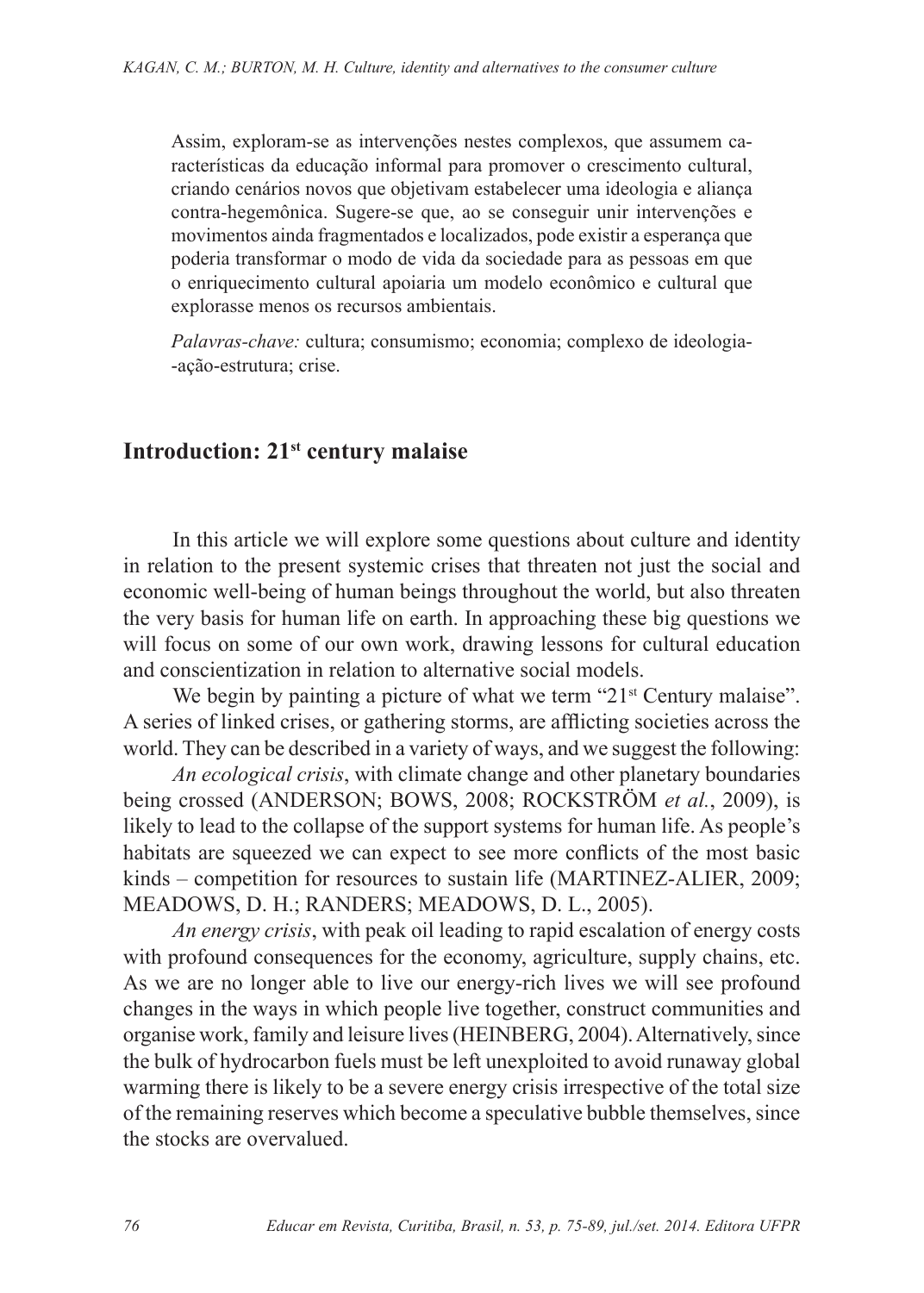*A demographic crisis*, with worldwide population growth and, in many parts of the world, ageing populations, but in others there are missing middle generations; population movements and displacements due to climate shocks, war, economic shocks and neoliberal strategies. As hitherto stable patterns of populations change rapidly, existing social relations will be put under pressure with the dangers of increased violence and exploitation (DAVIS, 2007; UNITED NATIONS POPULATION FUND, 2013).

*An economic crisis*, comprising a structural crisis of Capital and the undoing of the most recent strategies to maintain accumulation while accentuating strategies that attack living standards, previous gains, ecosystems, livelihoods (AFOKO; VOCKINS, 2013; HARVEY, 2010). Governments' pursuit of unselective, aggregate economic growth will serve to deepen the crisis (VICTOR, 2008, 2011).

*A social and cultural crisis*, in which the human and cultural capital of our societies is eroded and the humanising practices of social solidarity and cultural production are displaced by a model of passivity-inducing consumerism (ASSADOURIAN, 2010; JAMES, 2008; LATOUCHE, 2012b; WILLIAMS, 2006), fuelled by the enormous expansion of consumer credit and household debt, itself feeding the secondary, speculative, global finance sector whose speculative bubbles triggered the 2008 global crash (HARVEY, 2010).

These crises share the following characteristics: they

- a) are *interdependent*; and
- b) have a *systemic nature* (not easily described, not easily predicted, complex and with properties that emerge. They are non-linear, having positive ('vicious') feedback loops and quasi-autonomous subsystems;
- c) *differentially affect* the poor, women, disabled people, the elderly, children, the working class and those reliant on the informal economy, peasants and members of minority or dominated ethnic groups;
- d) are *likely to lead to a succession of waves* of misery, conflict, population movement, hunger and want. Much of this 'future' is here already;
- e) *their nature is not transparent*, partly because of the complexity of global systems and partly due to the result of obfuscation through ideology and propaganda;
- f) Finally, they *present us with perhaps our greatest challenge as educators and social psychologists*, to understand the contribution we can make, and not to get disheartened by the scale of the problems. Will it be enough to continue to "think globally but act locally" (a mantra often repeated by community psychologists), or will we need to consider how we up-scale our actions and our learning, and join up the fragments?

To provide some theoretical support for this analysis, we have been using a framework (BURTON, 2013a, p. 803-804) of *Ideology-Action-Structure Com-*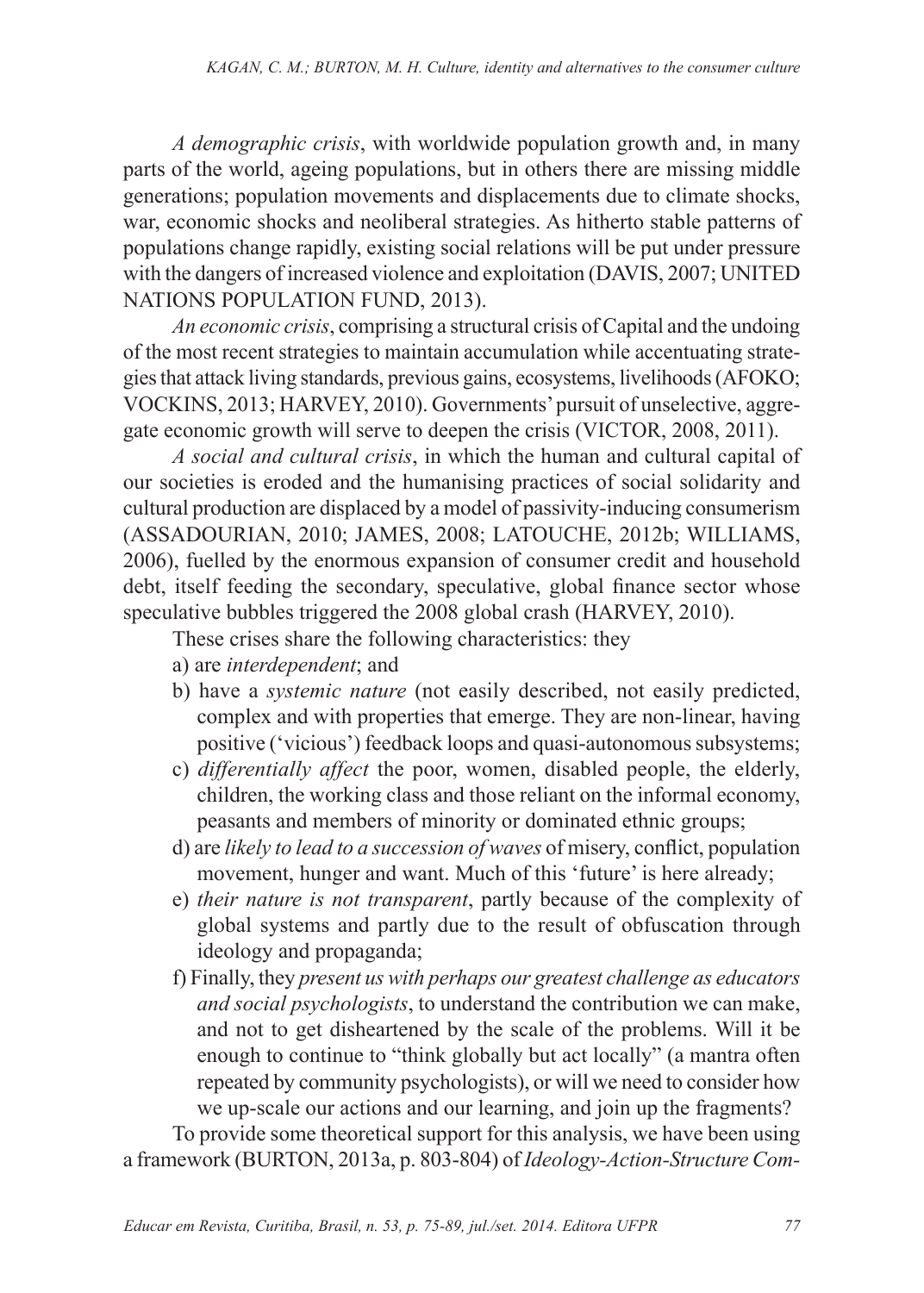*plexes* (IASCs) in which ideology, action and structure support each other. These ideology-action-structure complexes can be clustered in terms of capitalism (the system whose central purpose is the accumulation of capital), imperialism/ colonisation (the domination and exploitation of large regions of the world by a succession of nation states and clusters of states), modernity (the adoption of a rationalistic order in society characterised by a set of divisions: between arts and science, economy, law and humanities, ritual and production, humans and nature) and naturalism (in which socially constructed divisions and distinctions are taken to be part of the natural order of things). Burton identified seven of these (see Figure 1).

a) The rational administration of complexity.

This is the administrative impulse to order and simplify rather than describing the dimensions and layers of complexity, working with the flow. By reducing complexity to a few elements, controlling them, the hope is to manage the complex system itself.

b) Taming natures.

The wild, the natural, is to be controlled, to be mastered, enclosed and channelled, or suppressed. It is seen as or turned into resources. It is seen as separate from humanity, and humanity as separate from it. When valued it is appreciated in a distorted version of itself.

c) Linear progress.

Progress is a culturally located idea, absent in some languages. It implies a linear path from the primitive to the modern, with no detours and no end. It is authoritarian since it defines other paths 'out of scope'. After all, 'you can't stand in the way of progress'.

d) The dominance of exchange and possession.

As Marx and Engels said, 'All that is solid melts into air...' ...or rather money. What was once free is subject to exchange relations. That which was once common is now owned. All that is intangible is made concrete, possessed, processed and sold. However, the domination of exchange and possession predates capitalism, suggesting a more fundamental dynamic (GROSFOGUEL, 2008).

e) The primacy of exploitation.

The system depends on exploitation. The high levels of consumption of the few (globally) depend on labour exploitation of varying degrees of savagery and on the ruthless exploitation of the planet's living and mineral resources (LANDER, 2010; WOODWARD *et al.*, 2006).

f) Mono-culturality and the suppression of other cultural systems. Particular cultural forms dominate where culture means the ordinary ways we live, and pass on and share that way of life through traditions,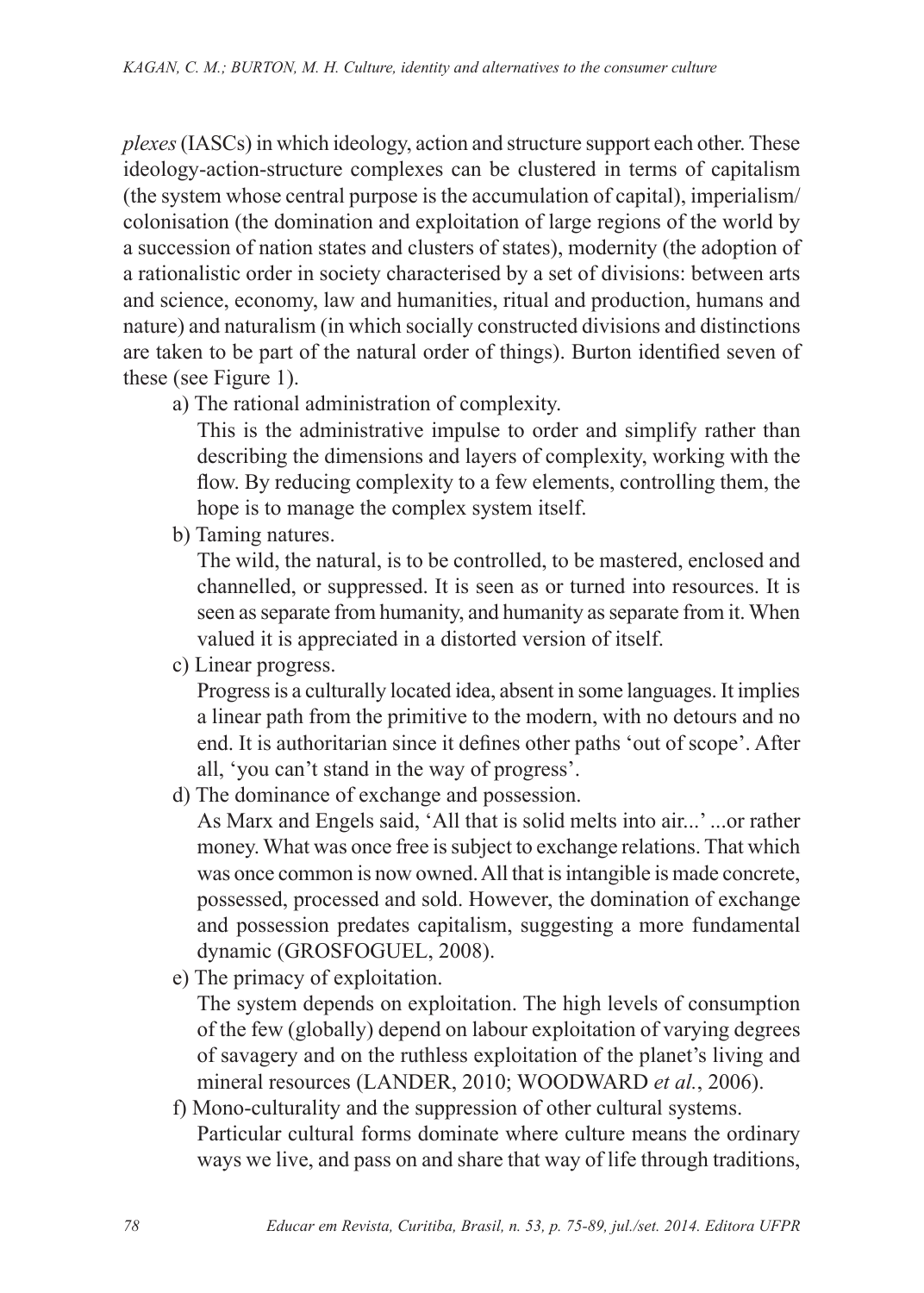crafts, arts, rituals and the material trappings of everyday life. Alien cultures are variously suppressed, trivialised or co-opted. And we are now faced with ever greater homogenisation just as identity politics is celebrated. By "culture" we mean the way we live, and pass on and share that way of life through traditions, crafts, arts, rituals and the material trappings of everyday life. As the British cultural theorist Raymond Williams pointed out (1989), "culture is ordinary". The IASC at issue here is how particular cultural forms dominate.

g) Assumed superiority.

That 'European civilisation' is the pinnacle and other cultures (and hence peoples) are inferior, is deeply ingrained in our education, culture, foreign and domestic policy. The assumption appears savagely in the far right and more subtly elsewhere.



FIGURE 1 – IDEOLOGY-ACTION-STRUCTURE COMPLEXES

Note: As identified by Burton (2013a). Those highlighted in bold font are discussed in this article.

For the purposes of the present article we are particularly interested in three of these complexes: *The dominance of exchange and possession*, *The primacy of exploitation* and *Mono-culturality and the suppression of other cultural systems*.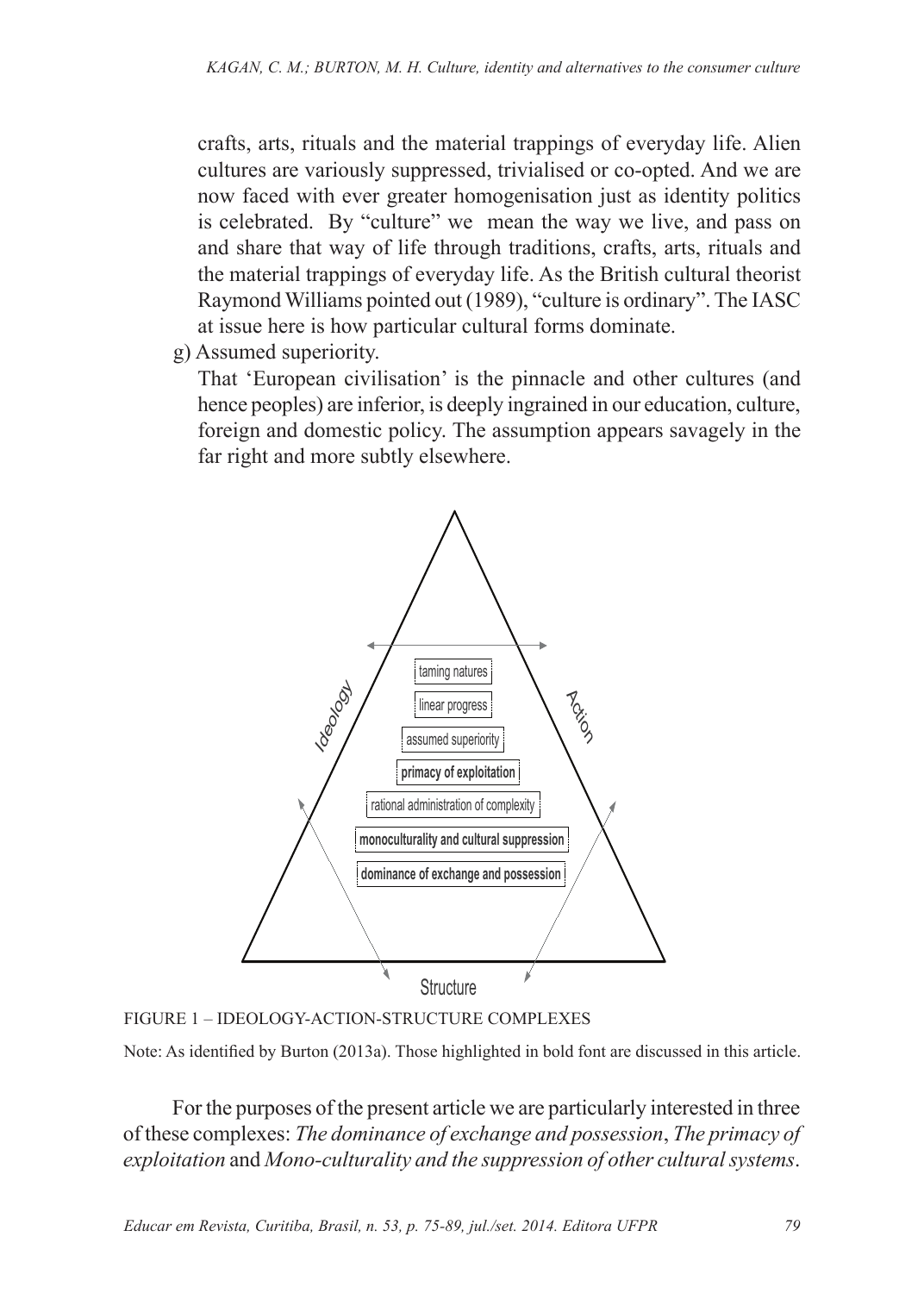These three IASCs work together, systemically, so that the fabric of everyday life becomes dependent on the consumption of commodities (artefacts and services), not just to meet basic needs but to structure interactions and relationships, to construct and display identity and status, to fill free time. The production and exchange of these commodities involves supply chains of global reach with sites of profit accumulation at each step as planetary resources are extracted and squandered and workers are exploited. The saturating totality of this consumerist mode of culture means that escape and the construction of alternatives is extremely difficult. So, for example, when the British government proposed that each school child should have 5 hours per week of cultural activity the rationale was so that they would be prepared to work in the cultural industries (DCMS, 2008): economic rationality (GORZ, 2010) has precedence over any notion of culture for its own sake. Even the subaltern cultural practices of counter-cultures and marginal peoples get transformed into profitable commodities.

The problem that faces critical scholar-activists then, is to find credible points of intervention in this web of domination. The model of IASCs suggests (as does HARVEY, 2010, p. 138-139) that debates over the primacy of one or other mode of domination (economic, political, cultural, environmental, etc.) are likely to be futile and instead there are potentially multiple points for intervention, necessitating a kind of principled opportunism. We identify three possible modes of intervention, from what is likely to be a much larger universe of possibilities. They focus on: a) cultural practices and alternative identity construction; b) place-making or the creation of settings; c) ideological innovation. These interventions are all forms of informal education, building on and extending, through participation, cultural practices, knowledge, understanding and skills. We will illustrate them by way of our own work. In so doing we are not claiming any secret for social transformation, rather we are trying to map and understand some possibilities.

#### **Intervention for cultural growth**

We have already commented on the largely passive and consumerist mode of cultural practice, at least in most of the wealthy 'North' today. A consequence of this is a state whereby for many people, cultural production is not seen as something they can do: there is almost a fear of participation, of failing. People believe they can't draw, act or sing.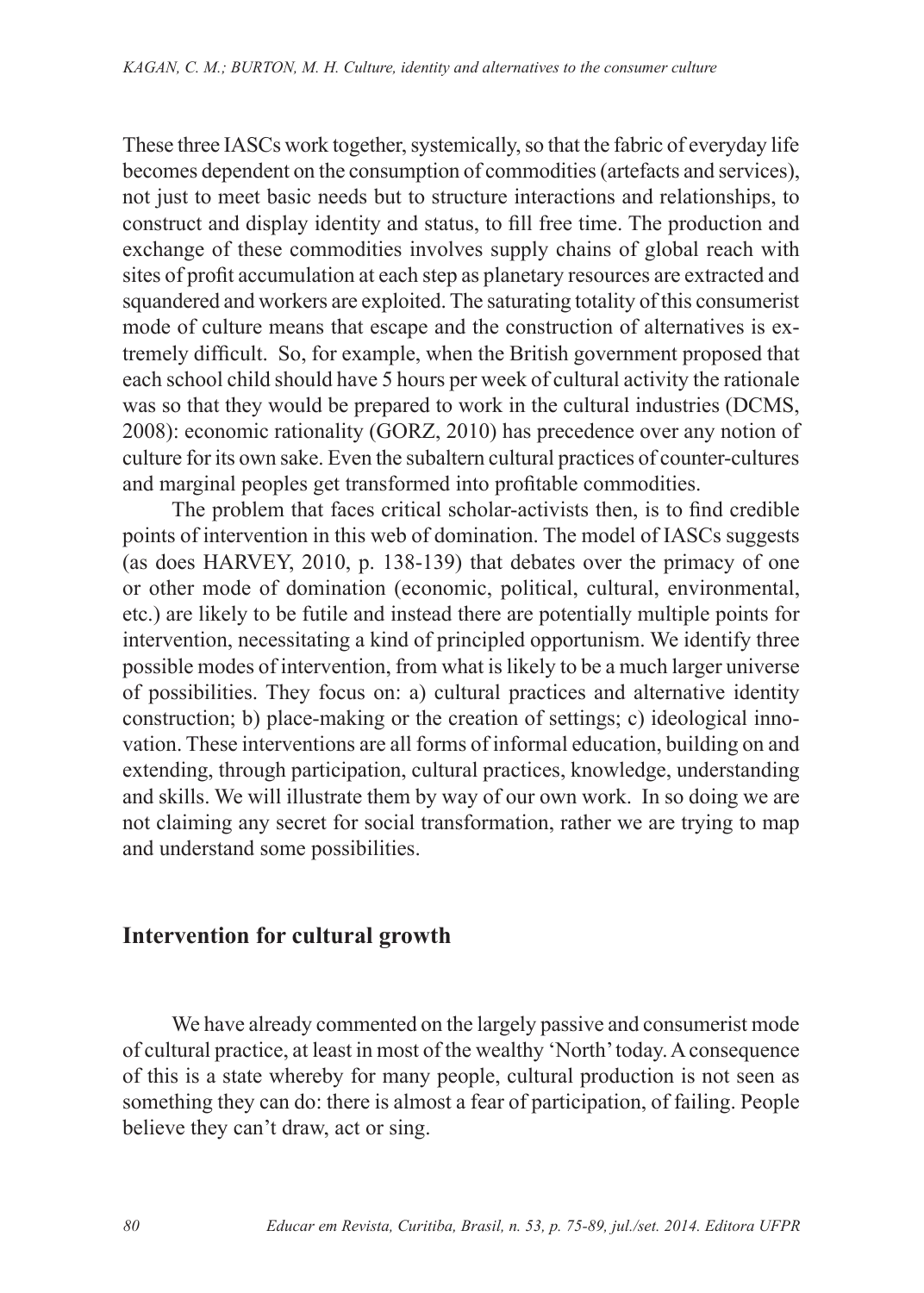We introduced a singing workshop into the University workplace, in part as a pilot research project into the impact of singing on health and wellbeing and in the alleviation of workplace stress (PURCELL; KAGAN, 2008). Over 20 people from across the University attended the first session. The singing facilitator invited participants to share their reasons for coming to the workshop and at least half of those there said they had always been told they could not sing, although they enjoyed doing so in private. The singing workshops had personal, social and collective impacts. At a personal level people enjoyed the sessions, felt good after them and, for the rest of the day or week, had a strong positive sense of anticipation of the time singing, had strong emotional connection with the music and sometimes the lyrics, and they developed their own skills. At the social level, people met new friends and related differently to those they already knew: the singing workshops facilitated better communications between them and understandings of each other. At a collective level, there were secondary effects of the singing: when participants returned to their offices with uplifted, joyous mood, sometimes humming or singing quietly, the whole atmosphere of their workplaces became lighter and more positive and supportive. One of the workshops was held in an open space in a different building in the University and it was notable that passers by stopped to look, smile, tap their feet and sometimes join in with the songs, demonstrating the readiness of people to engage, even in alien environments. Some participants went on to join choirs or to host singing groups in their homes outside of work. Most tellingly, by the end of the workshops, participants thought of themselves as singers, whereas at the start, only 2 had done so. The singing workshops permitted participants to rediscover their singing voices and reminded them of the positive aspects of singing. Others had had a negative experience of singing and were now able to find the voice they had been told they never had. They enabled people to reconnect with their cultural roots and to rebuild culture in their lives.

#### **The construction of settings**

Successful cultural and community regeneration is often based around a setting. The creation of settings is indeed a key concept in the practice of community psychology (KAGAN *et al.*, 2011, p. 198-207). Settings do not necessarily have to be permanent places, but, as in the above example can be a regular social context for an activity. However, the reclamation of places for collective cultural production is a recurrent feature of political, social and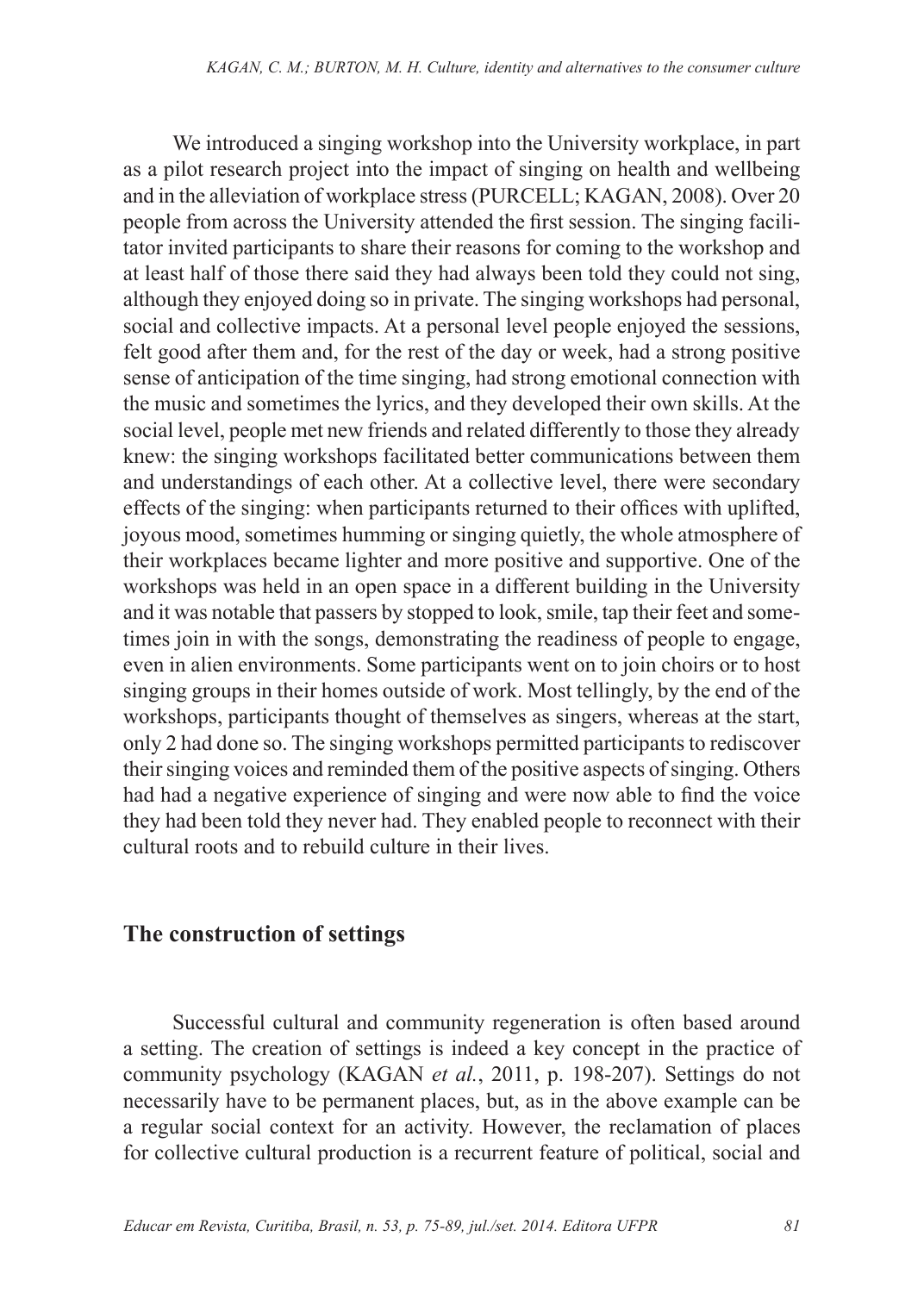cultural resistance. Our city has an impressive history of participative people's culture that was an integral part of the struggles for social justice of the 19<sup>th</sup> and early  $20<sup>th</sup>$  centuries. That movement was much more than its trade unions and political parties, instead it was an all embracing social movement with a whole way of life, of social relations that embedded social solidarity, learning, healthy living and cultural enrichment in its choirs, orchestras, meeting halls, schools and institutes, bookshops, cycling and walking clubs and even 'secular churches'. These institutions were not narrowly focussed on life in the city but looked outwards with international solidarity with working people's struggles, an important feature that embodied the values of sharing and caring. Taken together these examples, as a whole way of life, suggest how a new people's culture could emerge again to replace the current culture of passive cultural consumption.

Gardening – growing and nurturing food, flowers, trees – for pleasure and for community enjoyment is a long-standing cultural practice in England (MCKAY, 2011). Many people live in houses with small plots of land attached, or rent small plots of land on marginal land locally. In some areas of multiple deprivation, the gardens have gone or have fallen into disuse. Residents of social housing often live in apartments and the only space they have for recreating this cultural practice is around the edges of the blocks. We worked with some residents of one such area, where social relations were often conflictual and many residents struggled with alcoholism, mental ill health or drug use (STEWART; KAGAN, 2008). Local children had a reputation for being aggressive, sometimes violent and disaffected. Some of the residents wanted to create gardens, retrieving from collective historical memory the skills and knowledge of growing and, at the same time, build community, especially by bringing young and old together. After a lot of work, drawing in local people including some of the children, and getting help from environmental experts from the local council, gardens were created and tended and the community entered and won a regional competition (part of a national competition, known as Britain in Bloom). As the Chair of the local residents' group said: "*Local people have surpassed themselves and more people than ever have volunteered, which has brought the community together. We also had a lot more children who did a wonderful job [...] people are really taking a pride in their neighbourhood."* Not only did people participate and connect with each other more positively, this only happened as a result of a cultural recuperation project.

People who live lives of marginality, through poverty and mental ill health, in urban areas of England, one of the richest countries of the world, are at risk of becoming separated from others and of the isolation that results from low self esteem and lack of social identity. From our research into the impact of participatory arts on those living with mental health difficulties, we know that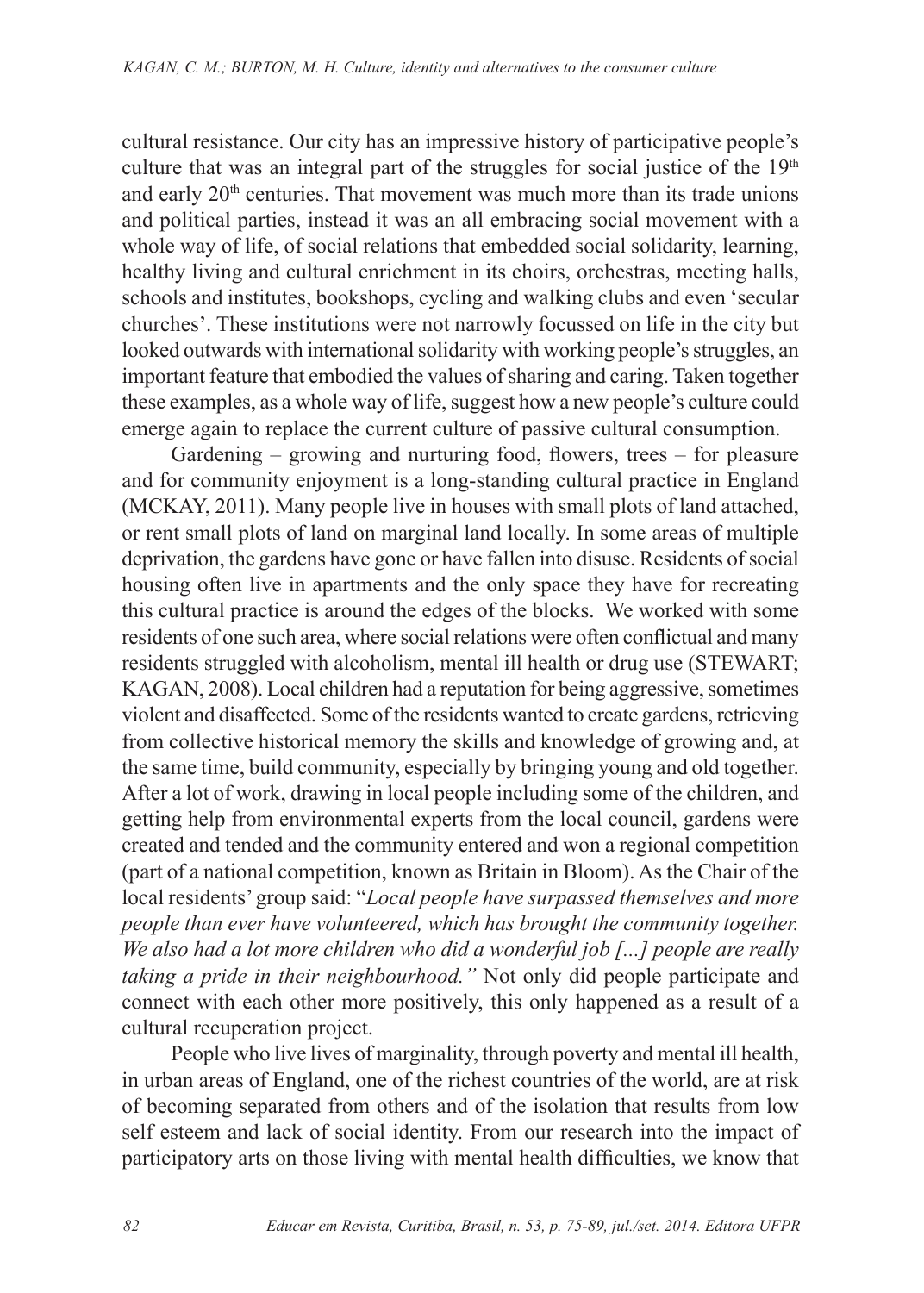participation in the arts, in any form, has personal benefits. It also engenders a strong sense of social identity and increased awareness of the other, leading to a growth of social capital and engagement (KILROY *et al.*, 2007; SIXSMITH; KAGAN, 2005). One person, who had learnt to do photography, now considered himself to be a photographer: he still had his problems, but now he was a photographer as well. And he showed great pride in the photographs he had taken that were displayed in the exhibition. Other people in the project grew in self confidence and went on to seek employment. It was not just in the execution of creative activity that the benefits were to be found: the placing of the art in exhibitions or volumes of poetry for wider consumption contributes to cultural enrichment more generally. Central to the transformative experience of arts creation, production and presentation was identity expansion and a greater understanding of the self and the other.

### **Ideological innovation**

Over the last five years, work has been going on to promote an alternative to the orthodox economic model based on economic growth and competition in a global economy (BURTON, 2009, 2010; BURTON; STEADY STATE MANCHESTER, 2012; CALL TO REAL ACTION, 2009). That model with its assumption that benefits 'trickle down' to the poor has failed to reverse inequality and persistent social deprivation. Moreover, it is impossible to continue with it in a finite world (JACKSON, 2009). It is therefore necessary to outline the characteristics of an alternative approach, supporting and learning from innovations on the ground, and building a coalition in support. To do this requires more than a simple presentation of a 'correct policy framework', but instead requires us to find points of connection with those who, although not necessarily convinced of the radical alternative perspective, have interests in common. For example, local politicians' economic thinking is heavily subject to the assumptions that economic growth is a good thing, yet they are also aware of the need for redistribution, for a more localised economy with shorter and less vulnerable supply chains, and for reform of the financial industry whose uncontrolled manufacture of credit underpins the explosion of consumption (GREEN NEW DEAL GROUP, 2013; PETTIFOR, 2014) and household debt (MONTGOMERIE, 2007; WALKER *et al.*, in submission). Being an ecological- -economic activist (DALY; FARLEY, 2011; LATOUCHE, 2010) draws upon social psychological understanding of the processes of influence, identity,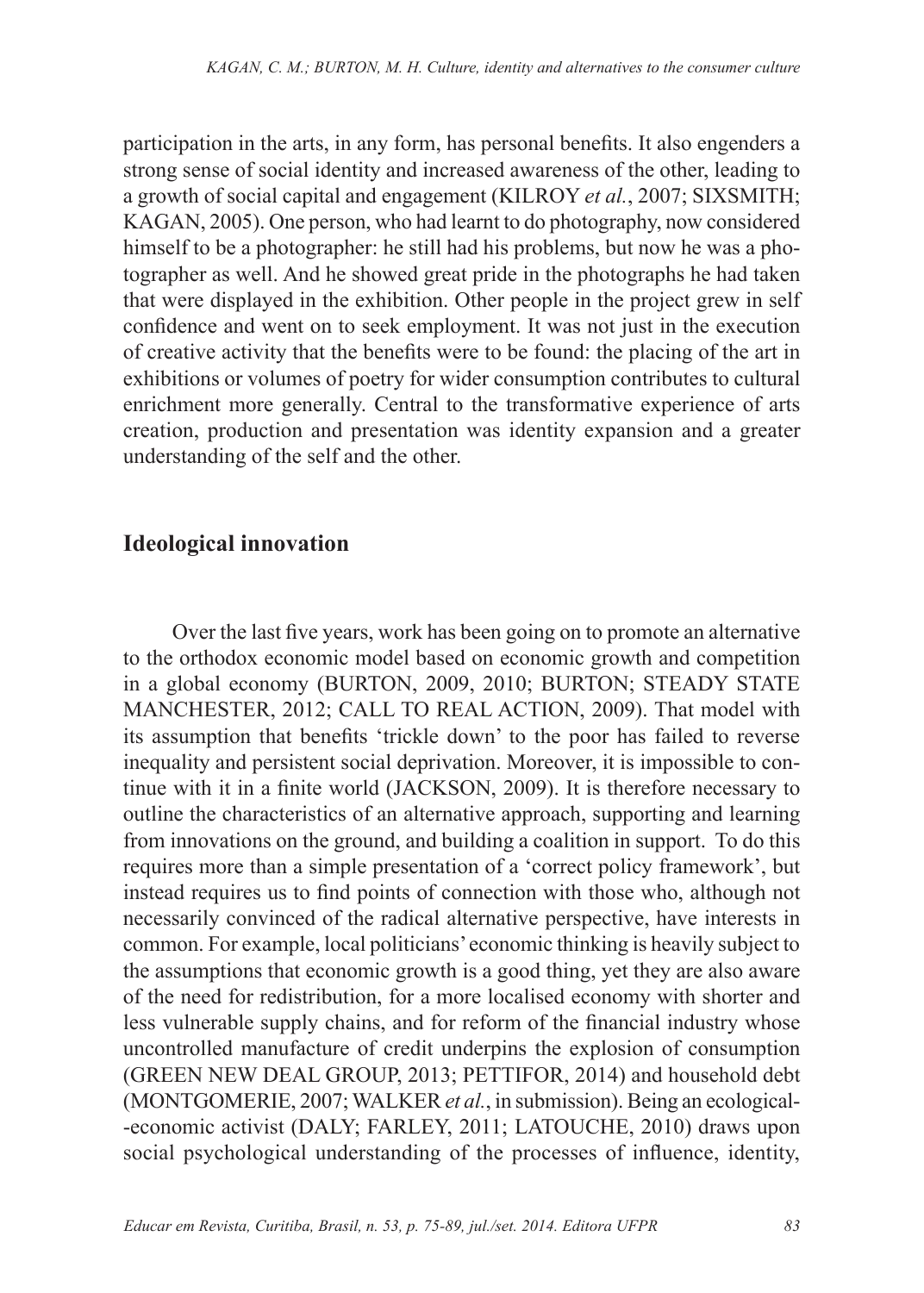motivation and the functioning of groups as well as other social science and economic disciplines and implicit craft knowledge of how to do practical politics. From this work it is possible to see a new coalition beginning to emerge, possibly eventually to become a counter-hegemonic bloc (GRAMSCI, 1971), organised around a plural vision of an alternative society that while escaping consumer culture, can offer a better life to its members. However, at this stage the activity is mostly with elite decision makers and influencers, and other activists concerned with social justice and ecological safety: it needs to involve and be influenced by wider sectors, including those with most to gain and lose from leaving the society of consumption (LATOUCHE, 2012b).

The case studies we have reviewed, at their differing levels, and the general problematic within which we have framed them, are all concerned with shifting our societies' way of life to one based on the 'frugal abundance' (LATOUCHE, 2012a) of a non-consumerist, post-growth model of economic, social and ecological well-being. While this has a number of dimensions in the cultural, political and economic spheres, a fundamental underpinning is that socially constituted combination of what is the cognitive, emotional and volitional that we know as 'conscientization'. Indeed, it is difficult to see how any kind of social mobilisation that could change the dominating social and economic reality could occur without a process of conscientization, where people read the world as it is, a fragile set of systems in which we are all embedded, obscured and dominated by the interests of endless capital accumulation. Our understanding of this differs from one that is quite common in many discussions about increasing awareness of ecological issues. In our city, for example, there is a programme of 'carbon literacy' which aims to teach people about the problem of greenhouse gas emissions and climate change, the mechanisms involved and the varying impacts of different activities. In some ways this is worthwhile: particularly among those in positions of influence and power there is uneven understanding of these issues. But this appears similar to what Freire termed 'banking education', a process of providing information to those assumed not to have it. And we know, for example from the history of public health education (JOHNSON, 2012; RAYNER; LANG, 2012), that such approaches are not particularly effective in promoting change at the behavioural level, let alone at the collective political one. Instead, it is necessary to engage people in ways that speak to their own lives, with an implicit offer of improvement, that there can be a better way for us all to live. So the Joy at Work initiative directly engaged people in cultural production, learning with them about a different way of being, repositioning us and them as cultural producers in lieu of cultural consumers. The examples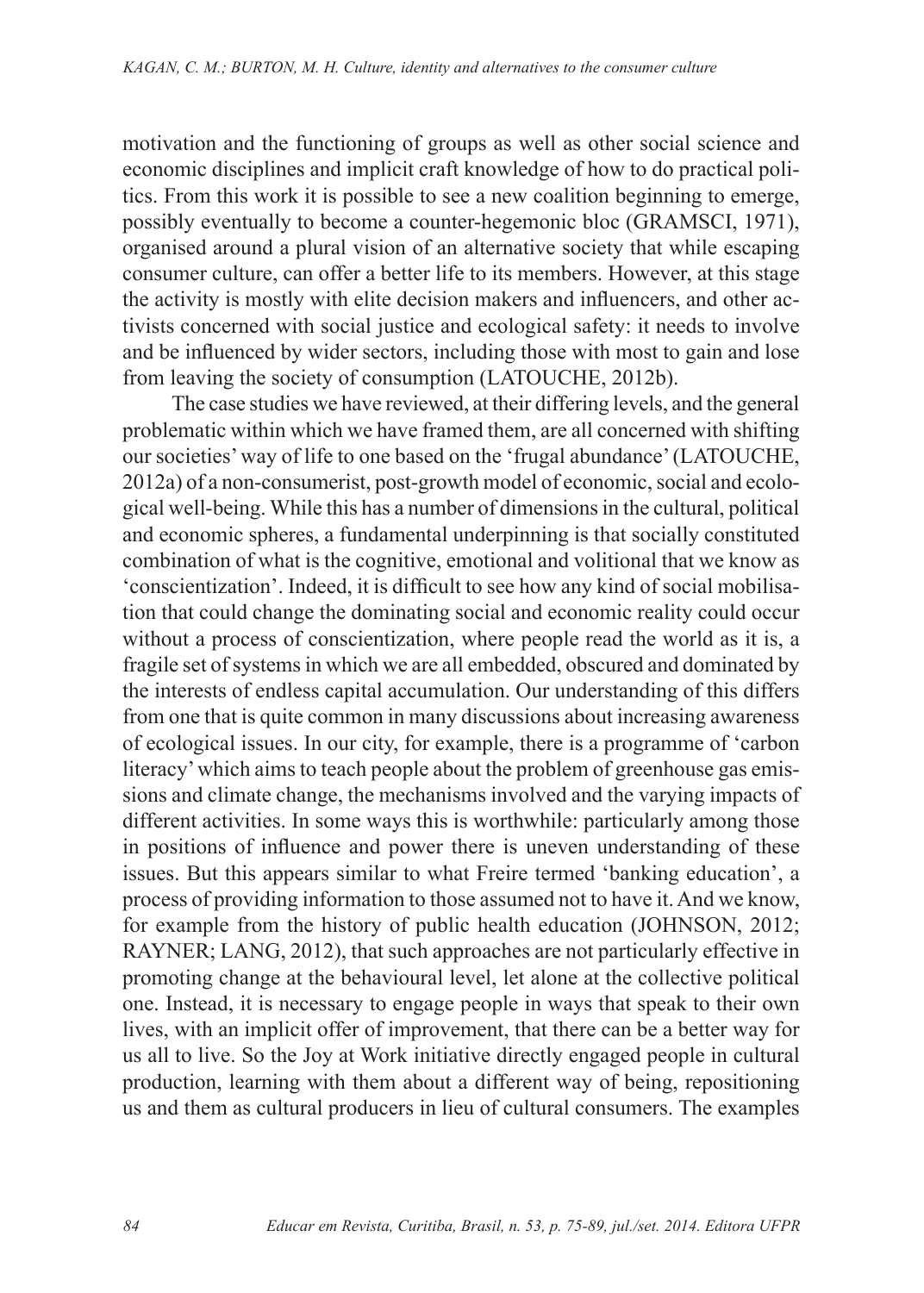we discussed as the creation of settings take the next step in co-constructing environments that provide support for changes in consciousness with a longer term (if not permanent) time frame, directly connecting with people's expressed needs and attempting to meet some of them through the new setting. Finally the approach to 'subaltern policy development' (BURTON, 2013b) in the example on ideological innovation combined the provision of information about the failures of the economic growth model while connecting with stakeholders' interests in social justice as well as their emerging doubts about the hegemonic economic and social discourse – a process that continues with elements that involve ideology, action and structure.

#### **Conclusions**

In this article we have used the notion of ideology-action-structure complexes to consider the relationships between small and medium scale cultural interventions and the big problems facing humanity. This juxtaposition, in terms of scale, may seem a little ridiculous, but it is consistent with the injunction to 'think globally and act locally'. Elsewhere (KAGAN; BURTON, 2000) we have considered how small scale experiments in social change can link up as, or within, larger programmes of social and political change, because the biggest weakness of community level action is its fragmented nature. Our model of 'pre-figurative action research' suggests that important products of the processes of local action and action research are the insights gained into both the possibility of transformative change and the forces opposing it. By integrating the learning from such projects, political programmes can be strengthened. At the same time, through experimenting actively with new social relations, the aims, the 'utopian horizon' of transformative change, can be clarified. Both Gramsci and Williams pointed to the important role of counter-hegemonic organisation and struggle in prefiguring an alternative social model, and using another of Gramsci's concepts, that requires a 'Modern Prince', or from our perspective a 'Transmodern (DUSSEL, 2008) Prince', to coordinate this learning and channel it into political action at the wider societal scale. In our view, and to echo a third concern of Gramsci, the problematic role of intellectuals in that process needs urgent consideration and redefinition.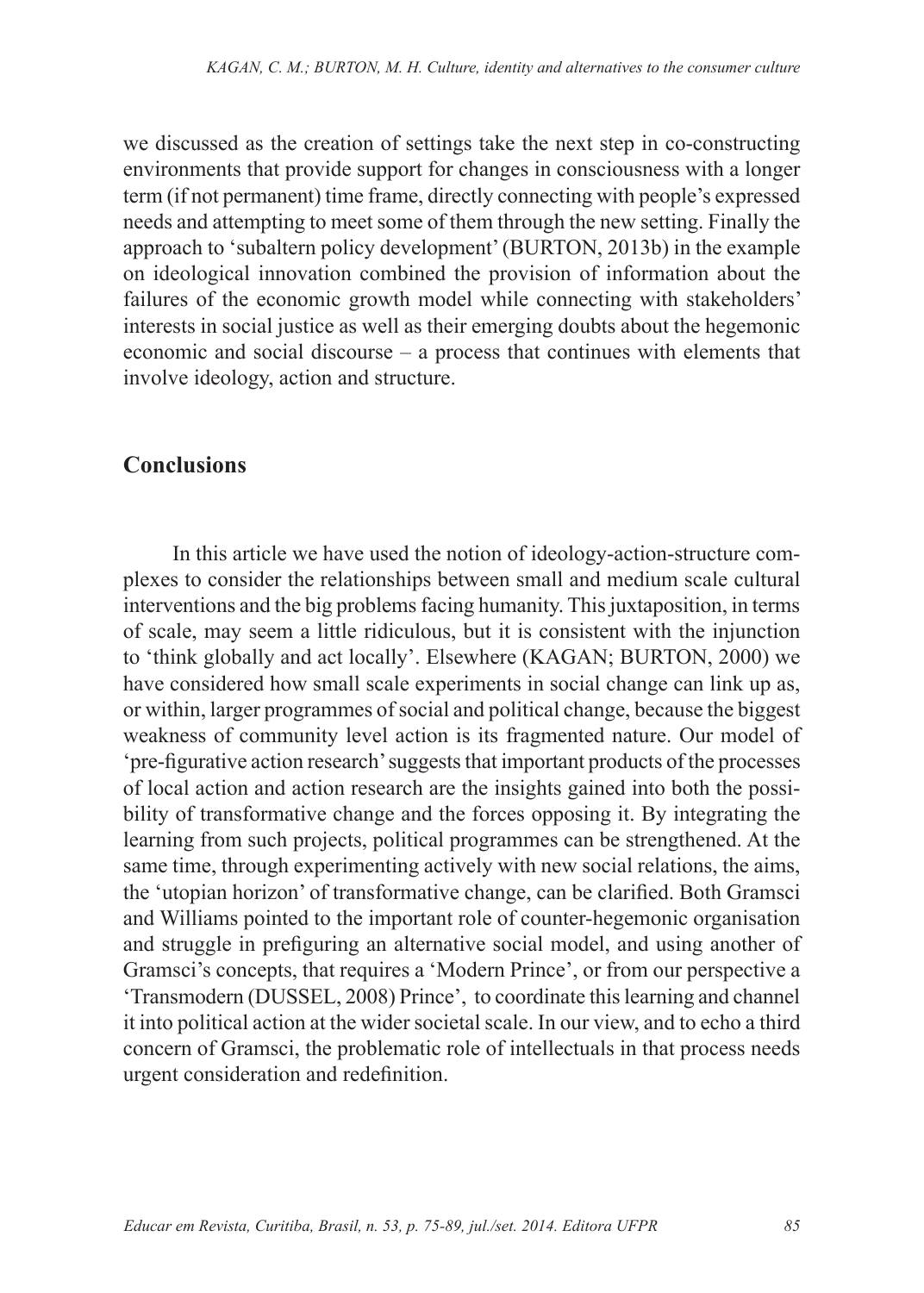## **REFERENCES**

AFOKO, C.; VOCKINS, D. *Framing the economy:* the austerity story*.* London: New Economics Foundation, 2013. Available on line at: <http://www.neweconomics.org/ publications/entry/framing-the-economy-the-austerity-story>. Access: 23/01/2014.

ANDERSON, K.; BOWS, A. Reframing the climate change challenge in light of post-2000 emission trends. *Philosophical Transactions of the Royal Society A:* Mathematical, Physical and Engineering Sciences, v. 366, n. 1882, p. 3863-3882, 13 nov. 2008. Available online at: <http://rsta.royalsocietypublishing.org/cgi/doi/10.1098/rsta.2008.0138>. Access: 25/10/2012.

ASSADOURIAN, E. The rise and fall of consumer cultures. *State of the World 2010:*  Transforming Cultures. Washington DC: Worldwatch Institute, 2010. Available online at: <http://blogs.worldwatch.org/transformingcultures/wp-content/uploads/2009/04/ Chapter-1.pdf>. Access: 13/01/2013.

BURTON, M. *A Green Deal for the Manchester-Mersey Bioregion:* an alternative regional strategy. Manchester, 2009. Available online at: <http://greendealmanchester. files.wordpress.com/2009/08/outline-for-a-green-deal-for-the-manchester-merseybioregion-v-4-4.pdf>.

BURTON, M. A renewal of ethics. *The Psychologist*, v. 26, n. 11, p. 802-807, 2013a. Available online at: <http://www.thepsychologist.org.uk/archive/archive\_home.cfm/volumeID\_26--editionID\_232-ArticleID\_2364-getfile\_getPDF/thepsychologist%5C1113burt.pdf>.

BURTON, M. In and against social policy. *Global Journal of Community Psychology Practice*, v. 4, n. 2, 2013b. Available online at: <http://www.gjcpp.org/pdfs/burtonv4i2-20130522.pdf>. Access: 14/01/2014.

BURTON, M. *The Replacement Economy:* How do we get there? Manchester: Green Deal Manchester, 2010. Available online at: <http://www.lulu.com/shop/mark-burton/ the-replacement-economy-how-do-we-get-there/ebook/product-16962821.html>. Access: 21/07/2014.

BURTON, M.; STEADY STATE MANCHESTER. *In Place of Growth:* practical steps to a Manchester where people thrive without harming the planet*.* Manchester: Steady State Manchester, 2012. v. 1. Available online at: <http://steadystatemanchester.files. wordpress.com/2012/11/ inplaceofgrowth\_ipog\_-content\_final.pdf>. (Steady State Manchester Reports). Access: 21/07/2014.

CALL TO REAL ACTION. *Call to Real Action, Full Report.* Manchester: Manchester Climate Forum, abr. 2009.

DALY, H. E.; FARLEY, J. *Ecological economics :* principles and applications. Washington, D.C: Island Press, 2011.

DAVIS, M. *Planet of slums*. London ; New York: Verso, 2007.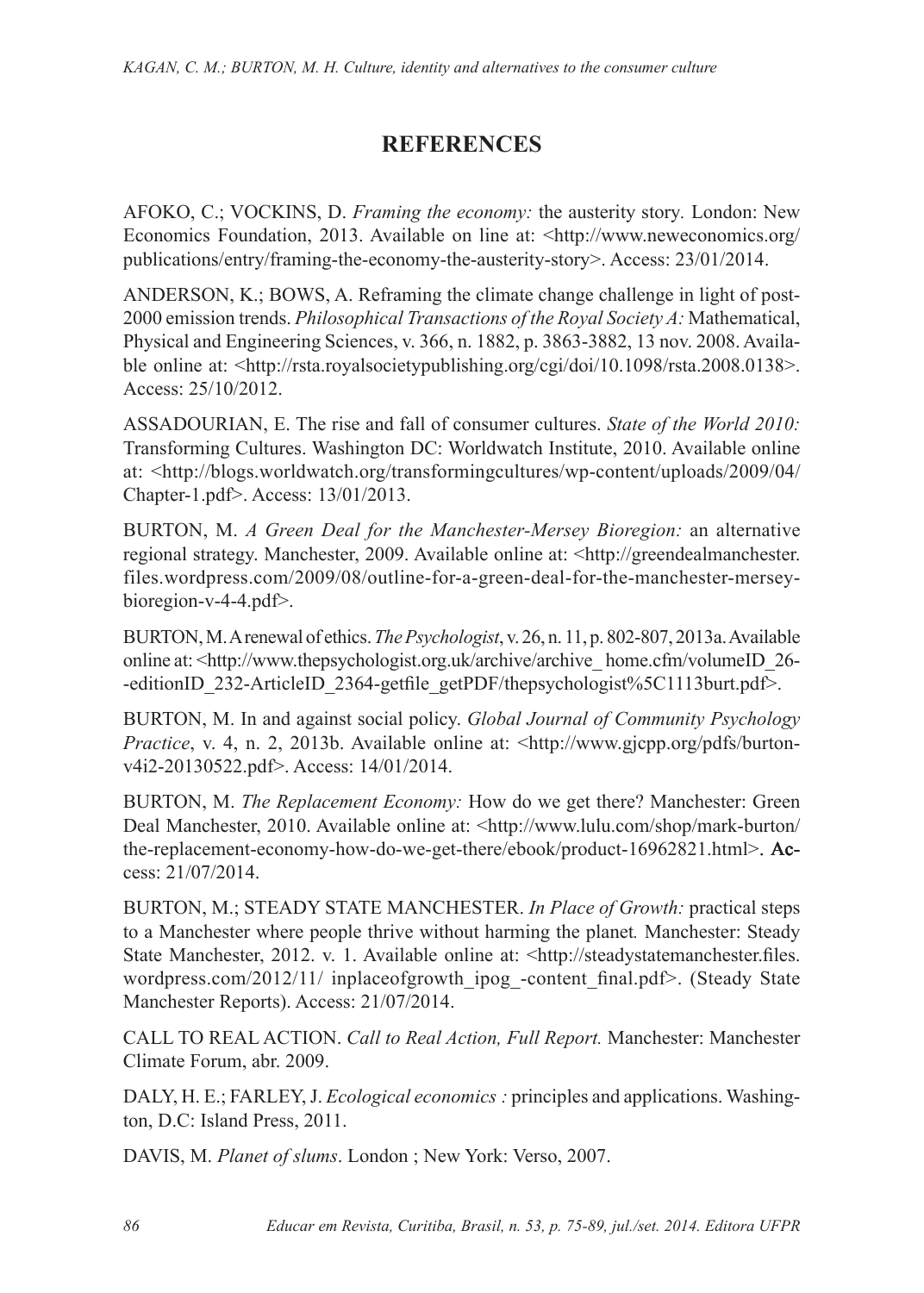DCMS. *Creative Britain:* New talents for the New Economy. London: UK Department of Culture, Media and Sport, 2008.

DUSSEL, E. *Twenty theses on politics*. Durham, North Carolina: Duke University Press, 2008.

GORZ, A. *Critique of Economic Reason.* London: Verso, 2010.

GRAMSCI, A. *Selections from the Prison Notebooks*. London: Lawrence and Wishart, 1971.

GREEN NEW DEAL GROUP. *A National Plan for the UK*: from austerity to the green new deal*.* [S.l.]: New Weather Institute and Green New Deal Group, 2013. Available online at: <http://www.greennewdealgroup.org/wp-content/uploads/2013/09/Green-New- -Deal-5th-Anniversary.pdf>. Access: 25/01/2014.

GROSFOGUEL, R. *Transmodernity, border thinking, and global coloniality:* decolonizing political economy and postcolonial studies. [S.l.]: Eurozine, 2008. Available online at: <http://www.eurozine.com/articles/2008-07-04-grosfoguel-en.html>. Access: 22/04/2013.

HARVEY, D. *The enigma of capital* : and the crises of capitalism. Oxford [England]; New York: Oxford University Press, 2010.

HEINBERG, R. *Powerdown :* options and actions for a post-carbon world. Forest Row [East Sussex, England]: Clairview, 2004.

JACKSON, T. *Prosperity without growth:* the transition to a sustainable economy*.* London: Sustainable Development Commission, 2009. Available online at: <http://www. sd-commission.org.uk/publications/downloads/prosperity\_without\_growth\_report.pdf>. Access: 22/08/2012.

JAMES, O. *Affluenza*. London: Vermilion, 2008.

JOHNSON, S. *Communicating sustainability:* lessons from public health. Green alliance blog. [S.l: s.n.], 2012. Available online at: <http://greenallianceblog.org.uk/2013/04/02/ communicating-sustainability-lessons-from-public-health/>. Access: 14/02/2014.

KAGAN, C. *et al. Critical Community Psychology*. Chichester: Wiley, 2011.

KAGAN, C.; BURTON, M. Prefigurative action research: an alternative basis for critical psychology? *Annual Review of Critical Psychology*, v. 2, p. 73-87, 2000.

KILROY, A. *et al. Towards Transformation:* Exploring the impact of culture, creativity and the arts on health and wellbeing: a consultation report. Critical \friends, Arts for Health. Manchester: Manchester Metropolitan University, 2007. Available online at: <http://www.compsy.org.uk/Critical%20friends%20report%20final%20amendments. pdf>. Access: 14/03/2014.

LANDER, E. Crisis civilizatoria: el tiempo se agota. In: LEÓN, I (Org.). *Sumak Kawsay / Buen Vivir y cambios civilizatorios.* Quito: FEDAEPS, 2010. p. 27-40. Available online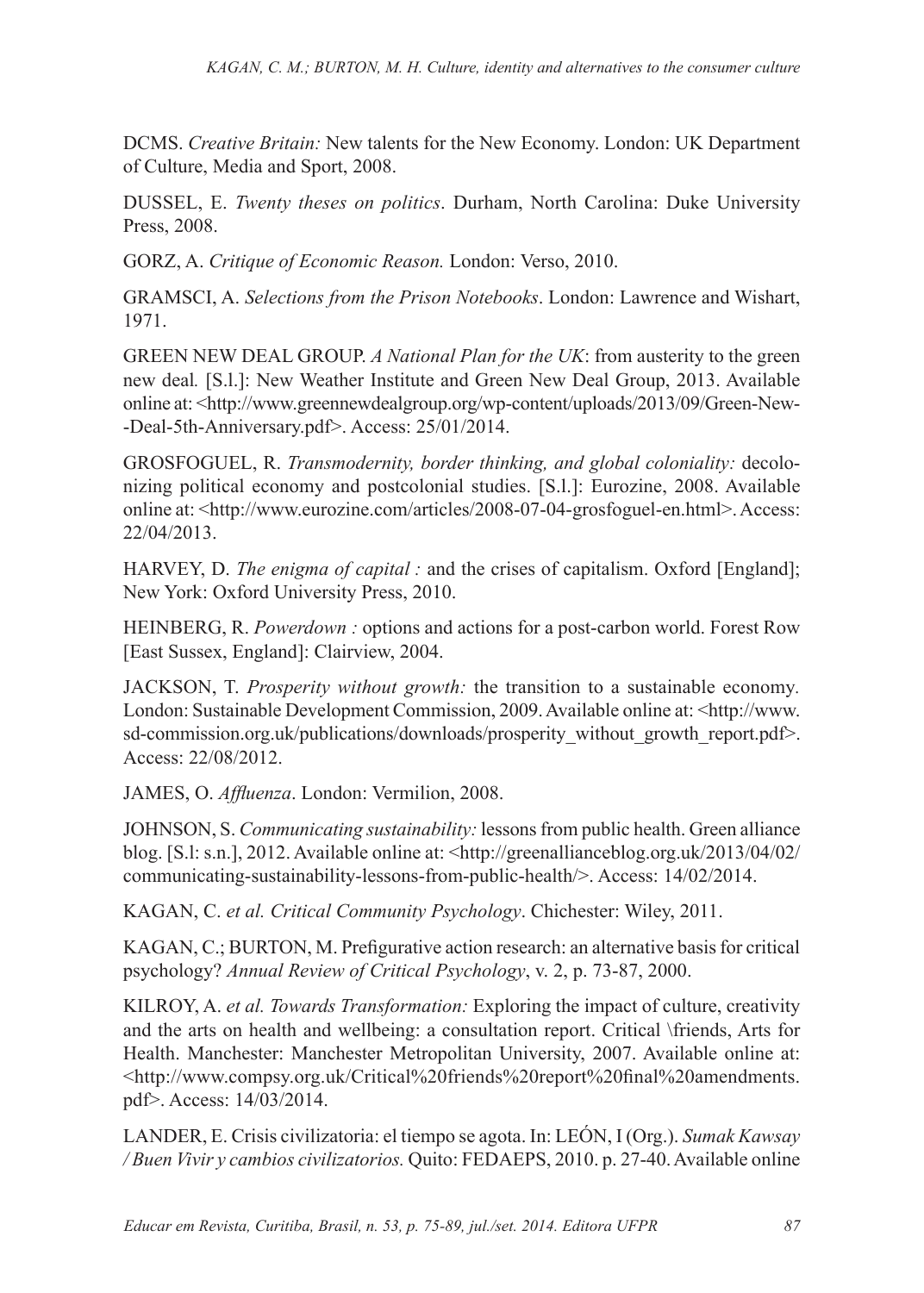at: <http://www.fedaeps.org/IMG/pdf/Sumak\_Kawsay\_Buen\_Vivir\_y\_cambios\_civilizatorios.pdf>. Access: 20/01/2013.

LATOUCHE, S. *Farewell to Growth*. Tradução: David Macey. [S.l.]: Polity Press, 2010.

LATOUCHE, S. *La sociedad de la abundancia frugal:* Contrasentidos y controversias del decrecimiento. Barcelona: Icaria, 2012a.

LATOUCHE, S. *Salir de la sociedad de consumo:* voces y vías del decrecimiento. First Spanish edition ed. Barcelona: Ocataedro, 2012b.

MARTINEZ-ALIER, J. Social metabolism, ecological distribution conflicts, and languages of valuation. *Capitalism Nature Socialism*, v. 20, n. 1, p. 58-87, mar. 2009. Available online at: <http://www.tandfonline.com/doi/abs/10.1080/10455750902727378>. Access: 14/08/2012.

MCKAY, G. *Radical gardening :* politics, idealism & rebellion in the garden. London: Frances Lincoln Ltd., 2011.

MEADOWS, D. H.; RANDERS, J.; MEADOWS, D. L. *Limits to Growth :* the 30-Year Update. London: Earthscan, 2005.

MONTGOMERIE, J. *Financialization and consumption:* an alternative account of rising consumer debt levels in Anglo-America. CRESC Working Paper Series, n. 43. Manchester: Centre for Research on Socio-Cultural Change (CRESC), University of Manchester, 2007. Available online at: <http://www.cresc.ac.uk/sites/default/files/wp43. pdf>. Access: 22/08/2012.

PETTIFOR, A. *Just Money:* How society can break the despotic power of finance*.* London: Prime Economics, 2014. Available online at: <http://www.primeeconomics. org/?wpsc-product=just-money-how-society-can-break-the-despotic-power-of-finance>.

PURCELL, C.; KAGAN, C. *Joy at Work:* The Impact of Non-professional singing workshops on employee wellbeing. Research Institute for Health and Social Change report. Manchester: Manchester Metropolitan University, 2008. Available online at: <http://www.compsy.org.uk/Joy%20at%20 workevaluation%20report%20draft.pdf>. Access: 14/03/2014.

RAYNER, G.; LANG, T. Public health and nutrition. Our vision: Where do we go? [Commentary]. *World Nutrition*, v. 3, n. 4, p. 92-118, abr. 2012. Available online at: <www.wphna.org>.

ROCKSTRÖM, J. *et al.* A safe operating space for humanity. *Nature*, v. 461, n. 7263, p. 472-475, 2009. Available online at: <http://www.nature.com/doifinder/10.1038/461472a>. Access: 24/09/2012.